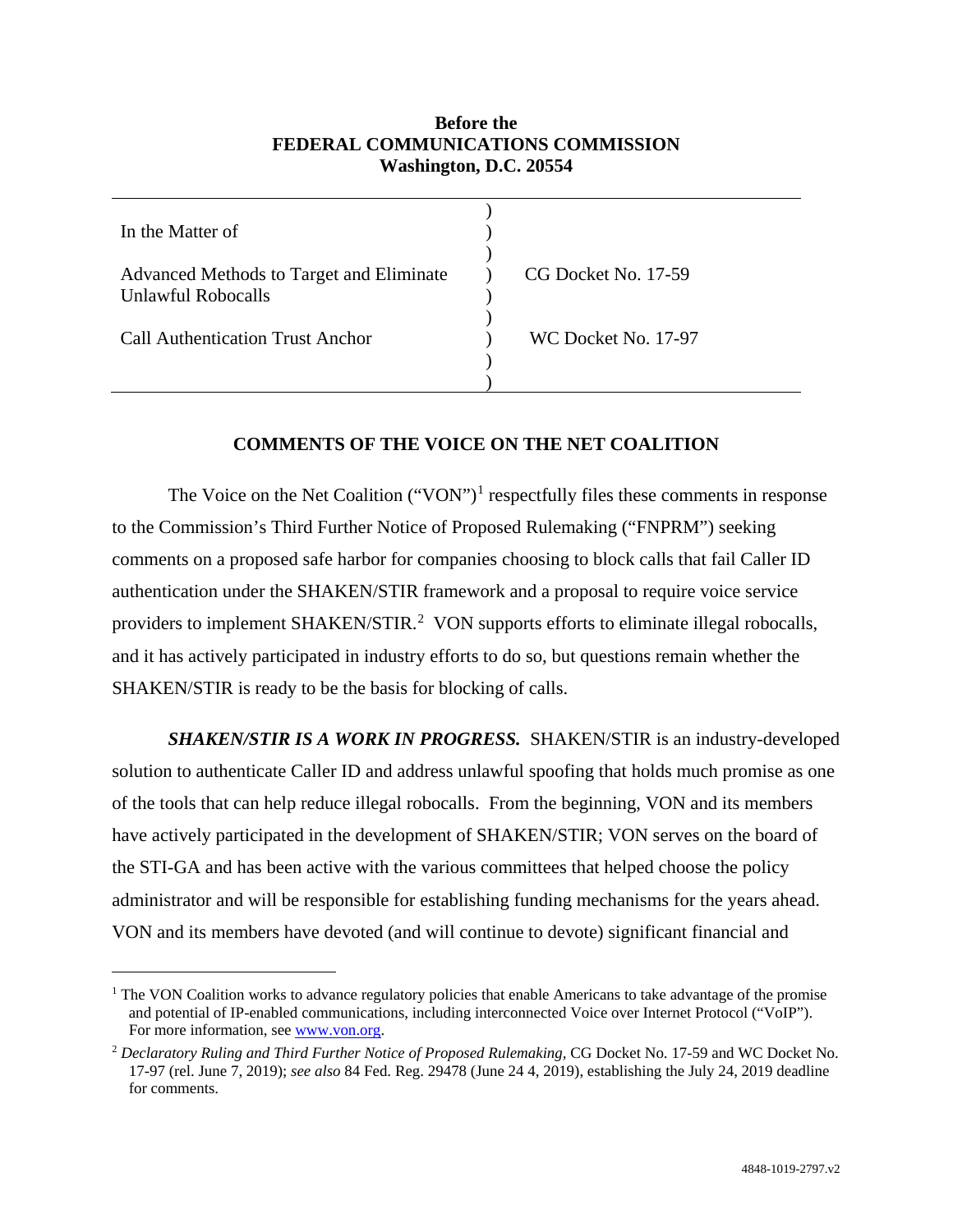human resources to the development of SHAKEN/STIR and remain hopeful that there will be significant industry adoption by the end of 2019, and more widespread adoption during 2020.

That said, much work needs to be done. This includes: the execution of a contract with iconectiv, the company chosen to serve as the policy administrator;<sup>[3](#page-1-0)</sup> system build and system acceptance; the process and pricing for issuance of service provider certificates and tokens; service provider acceptance testing; international adoption of the SHAKEN/STIR framework and the resultant complication of non-US originated calls; unavailability of authentication for TDMoriginated or TDM-terminated calls, which may be more harmful to smaller carriers who serve rural and other high cost areas; [4](#page-1-1) and lawful calls from one-way VoIP providers who may not use standard numbering patterns. In addition, there currently is not a framework available under SHAKEN such as a delegated certificate or trusted carrier registry. We hope an appropriate framework can be implemented within a reasonable time frame. However, during the period of time that it remains unavailable, those providers who source their telephone numbers from a wholesale provider may find themselves unable to secure SHAKEN authentication for legitimate outbound calls. Finally, even a call that originates in IP from a SHAKEN participant and terminates in IP with a SHAKEN participant may transit an intermediate TDM facility during call routing. This could "break" any attestation provided under the SHAKEN framework, resulting in the likelihood that the call would be blocked as unauthenticated. Until all of these issues are resolved, authorizing the blocking of unauthenticated calls could affect a large volume of legitimate calls and reduce the reliability of the PSTN.<sup>[5](#page-1-2)</sup>

VON expects that at some point in the future, as SHAKEN/STIR deployment becomes more widespread and IP interconnection becomes ubiquitous, failed authentication may improve as a potential proxy for determining which calls are unlawful. Until then, service providers should take advantage of other tools, including analytics applied on a reasonable, technologyneutral and nondiscriminatory basis, to determine which calls may be blocked. Carriers choosing to block that impose opt-out default blocking should provide customers with clear and

<span id="page-1-0"></span> $3$  FNPRM at ¶ 71.

<span id="page-1-1"></span> $4$  FNPRM at  $\P$  80.

<span id="page-1-2"></span><sup>5</sup> It would be inappropriate to use non-participation in US Telecom's Traceback Forum as a factor for allowing blocking of calls. FNPRM at ¶ 55. We understand that some voice providers interested in joining the Traceback Forum may have been excluded, so it may not be available to the entirety of the voice provider ecosystem.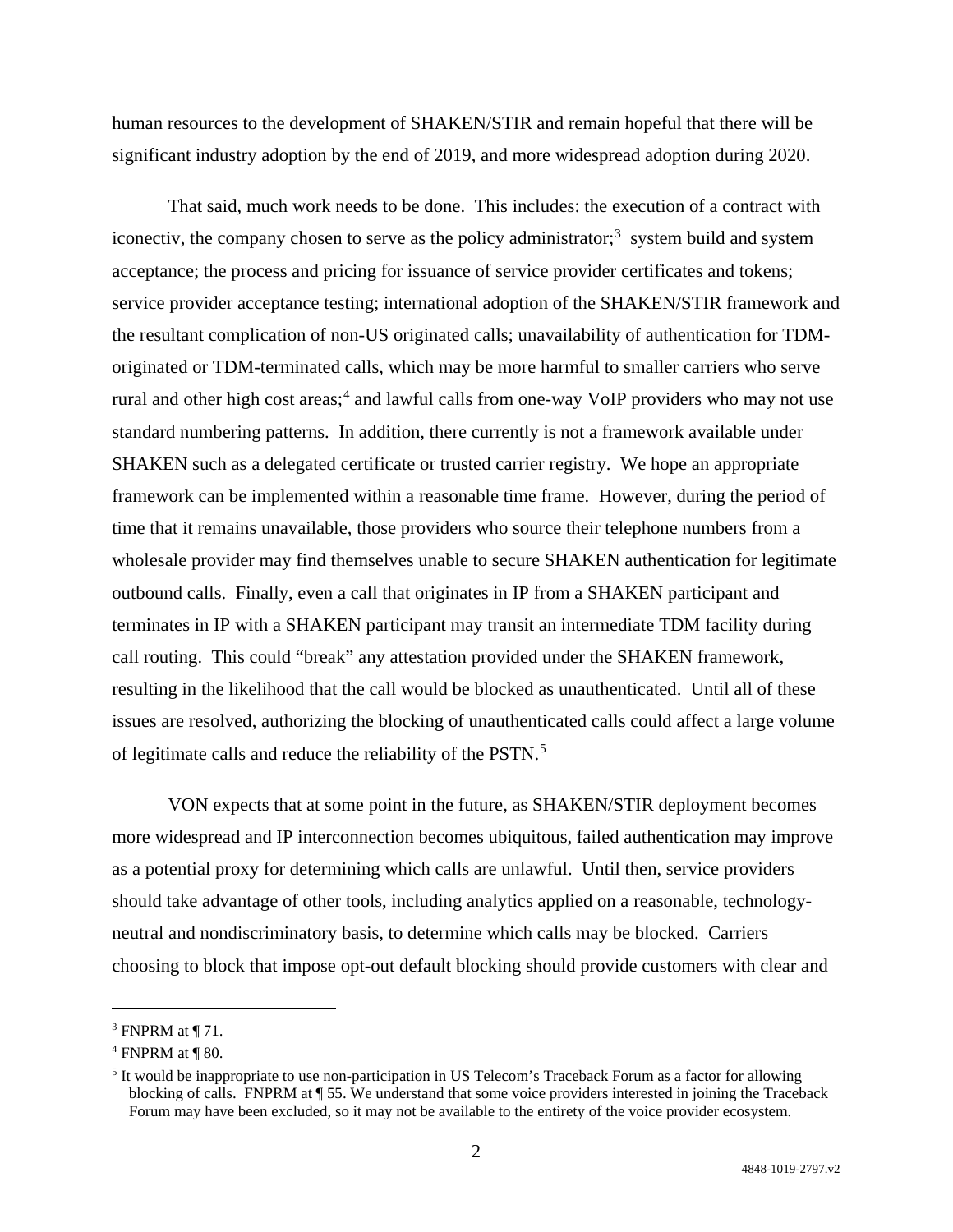conspicuous notices detailing the types of calls that are blocked and how consumer may opt-out if wanted calls are not received.

Moreover, service providers should have a robust and reliable mechanism for identifying and remedying the blocking of lawful and wanted calls. Providing callers (or their service providers) with intercept messages or response codes for calls that have been blocked should minimize consumer and service provider frustration.<sup>[6](#page-2-0)</sup> In addition, the blocking service provider should have a response team available to immediately investigate claims of wrongful blocking along with the authority to assist network managers to allow for the completion of specific types or classes of otherwise lawful calls.

*CRITICAL CALLS.* VON supports added protections for critical calls, although VON believes that all legitimate calls should be terminated at their desired end point. The FNPRM proposes "requiring any voice service provider that offers call-blocking to maintain a "Critical Calls List" of numbers it may not block. Such lists would include at least the outbound numbers of 911 call centers (i.e., PSAPs) and government emergency outbound numbers—numbers that all consumers would not want blocked."<sup>[7](#page-2-1)</sup> If the Commission is going to impose a requirement of this sort, it should first identify a comprehensive source of such numbers that voice service providers can utilize and that government emergency providers and 911 call centers will be required to update as their telephone numbers change.

*SHAKEN/STIR MANDATE.* VON does not support the adoption at this time of a mandate that voice service providers adopt the SHAKEN/STIR framework by a specific deadline.<sup>[8](#page-2-2)</sup> Although the size of the provider (as measured by revenue) might have some relevance as to its ability to implement SHAKEN/STIR in an expedited time frame, there are other equally if not more important factors that could impact implementation. For example, until certificate delegation or a trusted carrier registry is adopted as part of the SHAKEN/STIR framework, voice service providers who get their telephone numbers from wholesale providers won't be able to fully implement SHAKEN or sign calls. Second, technology matters.

<span id="page-2-0"></span> $6$  FNPRM at ¶ 58.

<span id="page-2-1"></span> $7$  FNPRM at  $\P$  63.

<span id="page-2-2"></span><sup>8</sup> FNPRM at ¶¶ 71-78.